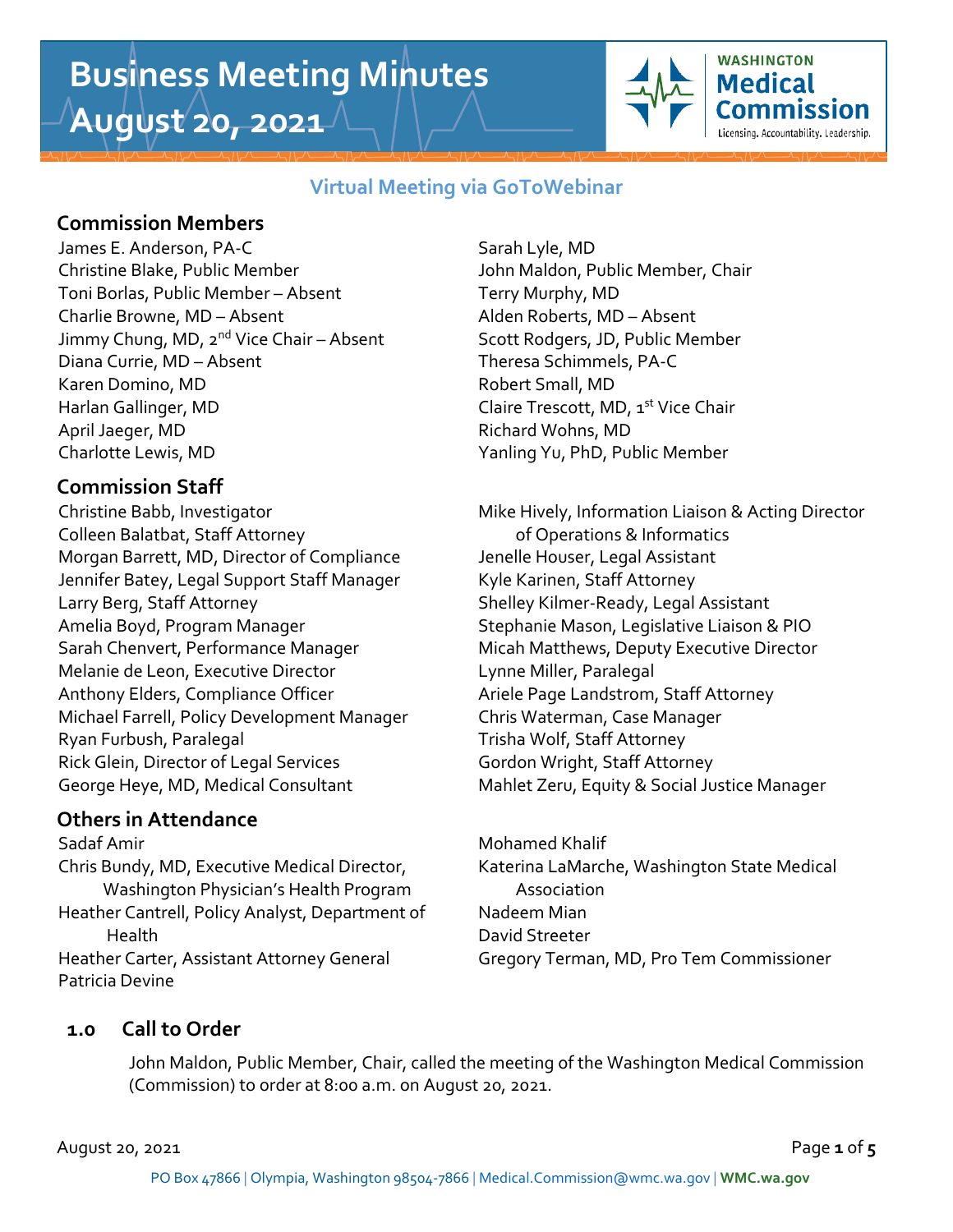#### **2.0 Housekeeping**

Amelia Boyd, Program Manager, gave an overview of how the meeting would proceed.

#### **3.0 Chair Report**

Mr. Maldon recognized Jimi Bush, Director of Quality and Engagement, for her outstanding work on the 2021-2023 Strategic Plan.

He also recognized Melanie de Leon, Executive Director, for introducing a new initiative on patient focused education. He reported that a meeting was held to discuss this issue and ideas for education.

Mr. Maldon reported that the Commissioner Retreat is scheduled for December 9, 2021. The location is to be determined. He stated he would send the agenda out to all Commissioners for comment soon.

#### **4.0 Consent Agenda**

The Consent Agenda contained the following items for approval:

- **4.1** Minutes from the July 9, 2021 Business Meeting.
- **4.2** Agenda for August 20, 2021.

*Motion:* The Chair entertained a motion to approve the Consent Agenda. The motion was seconded and approved unanimously.

#### **5.0 New Business**

#### **5.1 WMC 2021-2023 Strategic Plan**

Ms. de Leon gave an overview of the draft strategic plan. She asked that any comments on the draft be sent to her. She stated the draft may be revised and will be presented for action at a future meeting.

#### **6.0 Old Business**

#### **6.1 Committee/Workgroup Reports**

These reports were provided in writing and included in the meeting packet.

#### **6.2 Rulemaking Activities**

The rulemaking progress report was provided in the meeting packet. In addition to the written report, Ms. Boyd stated that the hearing for the chapter 246-918 WAC Physician Assistants is scheduled for Wednesday, September 22 at 4 pm. She stated that at least 11 Commissioners are needed to serve on this hearing. She asked that any Commissioners who are interested in serving on this hearing to contact her as soon as possible.

Ms. Boyd stated that there may be three rule items on the next meeting agenda.

#### **6.3 Delegation of Signature Authority**

Micah Matthews, Deputy Executive Director, presented the changes to this document.

*Motion:* The Chair entertained a motion to approve the revised document. The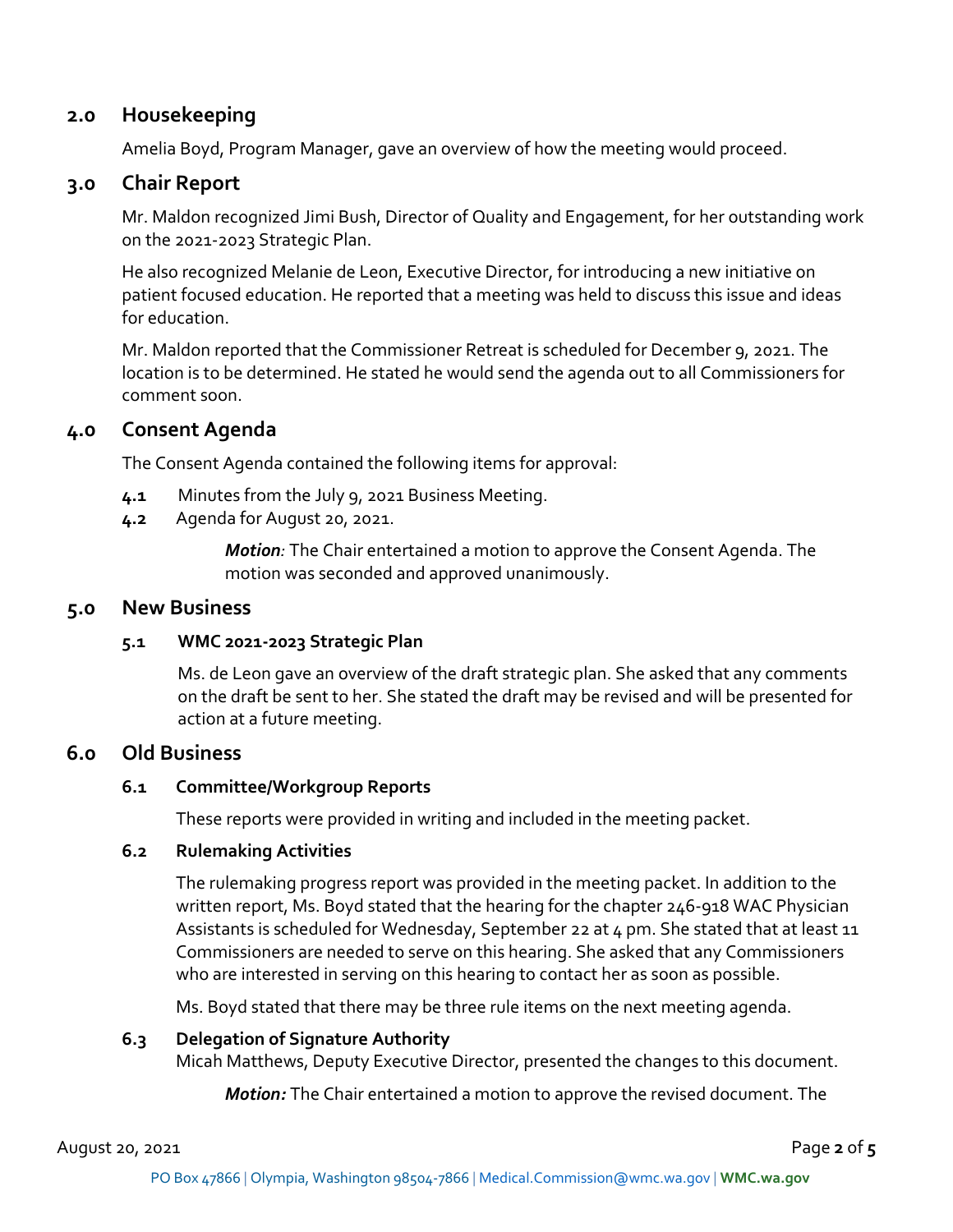motion was seconded and approved unanimously.

#### **6.4 Lists & Labels Request**

The following lists and labels request were discussed for possible approval or denial. Approval or denial of these requests is based on whether the entity meets the requirements of a "professional association" or an "educational organization" as noted on the application (RCW  $42.56.070(9)$ ).

• University of Washington/Fred Hutchinson

*Motion:* The Chair entertained a motion to approve the request. The motion was seconded and approved unanimously.

### **7.0 Public Comment**

Dr. Mohamad Kalif from the Washington Academy for International Medical Graduates, provided comments regarding the Policy Committee meeting held on August 19, 2021.

Chris Bundy, MD, Executive Medical Director, Washington Physician's Health Program (WPHP), thanked and acknowledged Commissioner Claire Trescott, MD, who attended the WPHP's June board meeting. He also acknowledged the work of Mr. Matthews, the Policy Committee, and the Commissioners updating the licensure application.

## **8.0 Policy Committee Report**

Dr. Karen Domino, Policy Committee Chair, reported on the items discussed at the Policy Committee meeting held on August 19, 2021:

#### **Policy – Determining Appropriate Practices under IMG Licenses**

Dr. Domino explained that this policy and the next item, the Interpretive Statement, go together. She then asked Mike Farrell, Policy Development Manager, to explain the background of these two documents. Mr. Farrell explained that the Washington State Legislature passed a law last session to create a pathway for International Medical Graduates (IMG) to apply for a limited license. Both of these documents are to provide clarity on these limited licenses for IMGs. Dr. Domino then asked Mr. Matthews to speak on these documents. Mr. Matthews spoke about some changes that may be made after the discussion about these documents at the Policy Committee meeting. Dr. Domino the went on to explain more of the discussion that had occurred. She then stated that both of these documents will need more work and will be brought back to a future meeting. She asked that if anyone has comments to please provide them to Mr. Farrell or Mr. Matthews.

## **Interpretive Statement – Requiring the Filing of a Practice Agreement Before Beginning to Practice Under an IMG Limited License**

See above.

#### **Policy – Telemedicine**

Dr. Domino explained that this document is the combining of a guideline and a policy as well as updating the information. She asked Mr. Farrell to explain more about this document. Mr. Farrell stated that this draft also incorporates a new law that allows telemedicine consultations without a Washington State license. Dr. Domino stated that Committee recommended approving this document for Secretary review.

*Motion:* The Chair entertained a motion to approve this document for Secretary review.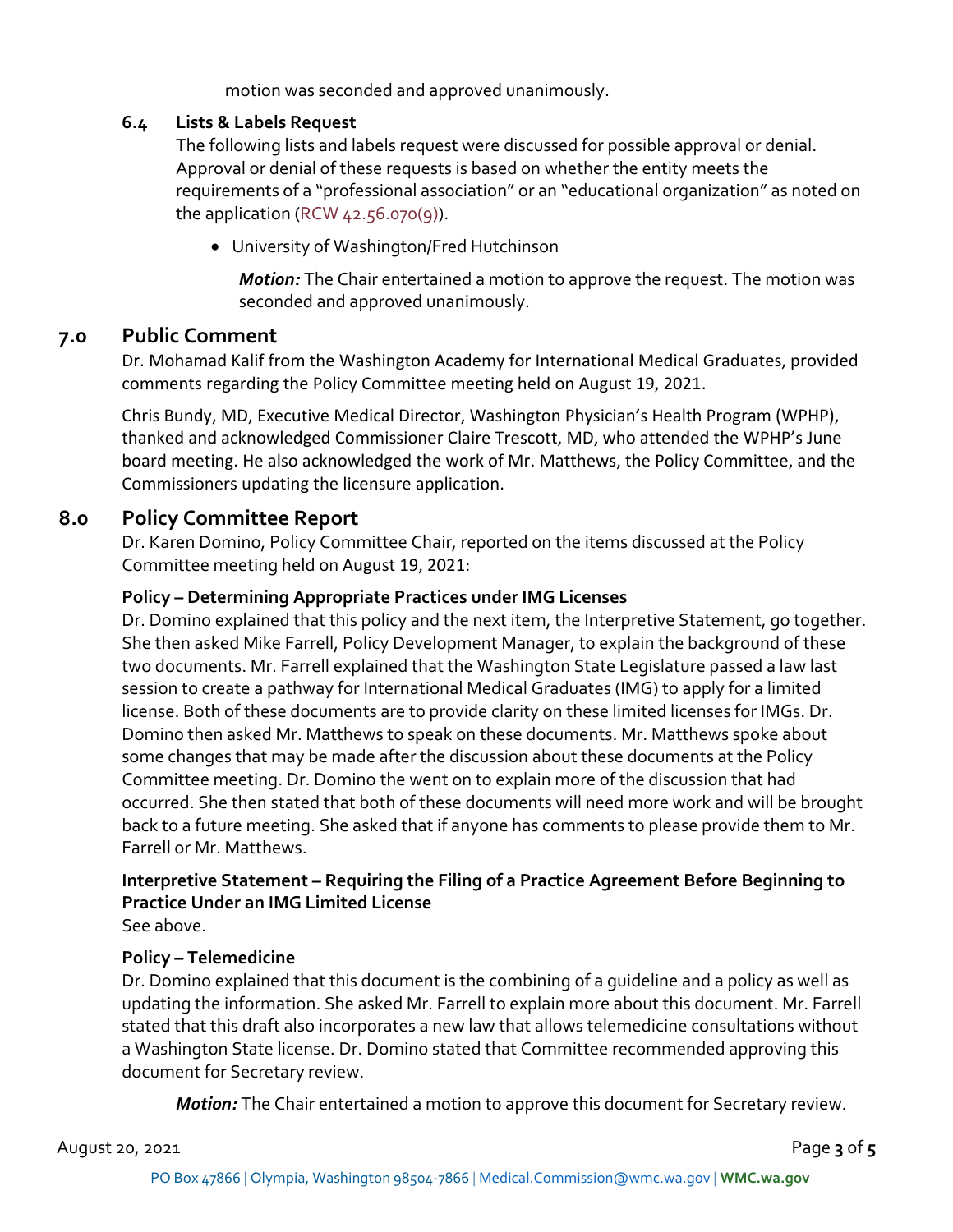The motion was approved unanimously.

#### **Procedure – Processing Complaints of Sexual Misconduct Through the Sexual Misconduct Analysis Review Team (SMART)**

Dr. Domino stated this document has been reviewed previously but there were some suggested changes. She stated that this new draft includes the suggested changes. She reviewed the changes and reported that the Committee recommended approving the new draft.

*Motion:* The Chair entertained a motion to approve this document. The motion was approved unanimously.

#### **Procedure – Interactive and Transparent Development of Evidence-based Policies and Guidelines**

Dr. Domino stated this document has been reviewed previously and was referred to a workgroup. She stated that the workgroup provided some suggested changes which are reflected in this new draft. Among the changes was the removal of the "guidelines" throughout. She reviewed the other changes and reported that the Committee recommended approving the new draft. She stated there may also be a procedure created for developing guidelines and that Commissioners with an interest in contributing should contact Mr. Farrell.

*Motion:* The Chair entertained a motion to approve this document. The motion was approved unanimously.

#### **Licensing Application Questions**

Dr. Domino asked Mr. Matthews to report on this item. Mr. Matthews provided background on the proposed changes. Other changes were offered by the Commissioners. Mr. Maldon stated that due to the extended conversation on this item that the document will be brought back to a future meeting.

#### **Informed Consent and Shared Decision-Making**

Dr. Domino reported this was an informational item and that the Committee voted to form a workgroup related to this topic. She stated that if Commissioners are interested in being a part of the workgroup to contact Mr. Farrell.

## **9.0 Member Reports**

Yanling Yu, PhD, Public Member, reported that she and some colleagues from the National Advisory Council for Healthcare Research and Quality wrote a blog regarding health equity: [https://www.ahrq.gov/news/blog/ahrqviews/achieve-health-equity.html.](https://www.ahrq.gov/news/blog/ahrqviews/achieve-health-equity.html) She also reported that the World Health Organization has recognized September 17<sup>th</sup> as World Patient Safety Day: [https://www.who.int/news-room/events/detail/2021/09/17/default-calendar/world-patient](https://www.who.int/news-room/events/detail/2021/09/17/default-calendar/world-patient-safety-day-2021)[safety-day-2021.](https://www.who.int/news-room/events/detail/2021/09/17/default-calendar/world-patient-safety-day-2021) She went on to say that as part of World Patient Safety Day there will be a series of webinars targeted to patients, patient's families, and healthcare providers and that she will be a moderator. She reported that the Washington Patient Safety Coalition will hold their annual Northwest Patient Safety Conference October 6-7, 2021:

[https://www.qualityhealth.org/wpsc/wpsc-events/patient-safety-conference/.](https://www.qualityhealth.org/wpsc/wpsc-events/patient-safety-conference/)

Theresa Schimmels, PA-C, reported that she will be speaking at the Washington Academy of Physician Assistants' (WAPA) Annual Conference. Her topic is "How to Salve, er Solve that Itchy Rash." WAPA's annual conference will be held October 7-9, 2021: [https://www.marriott.com/event-reservations/reservation-](https://www.marriott.com/event-reservations/reservation-link.mi?id=1623176878486&key=GRP&app=resvlink)

August 20, 2021 Page **4** of **5**